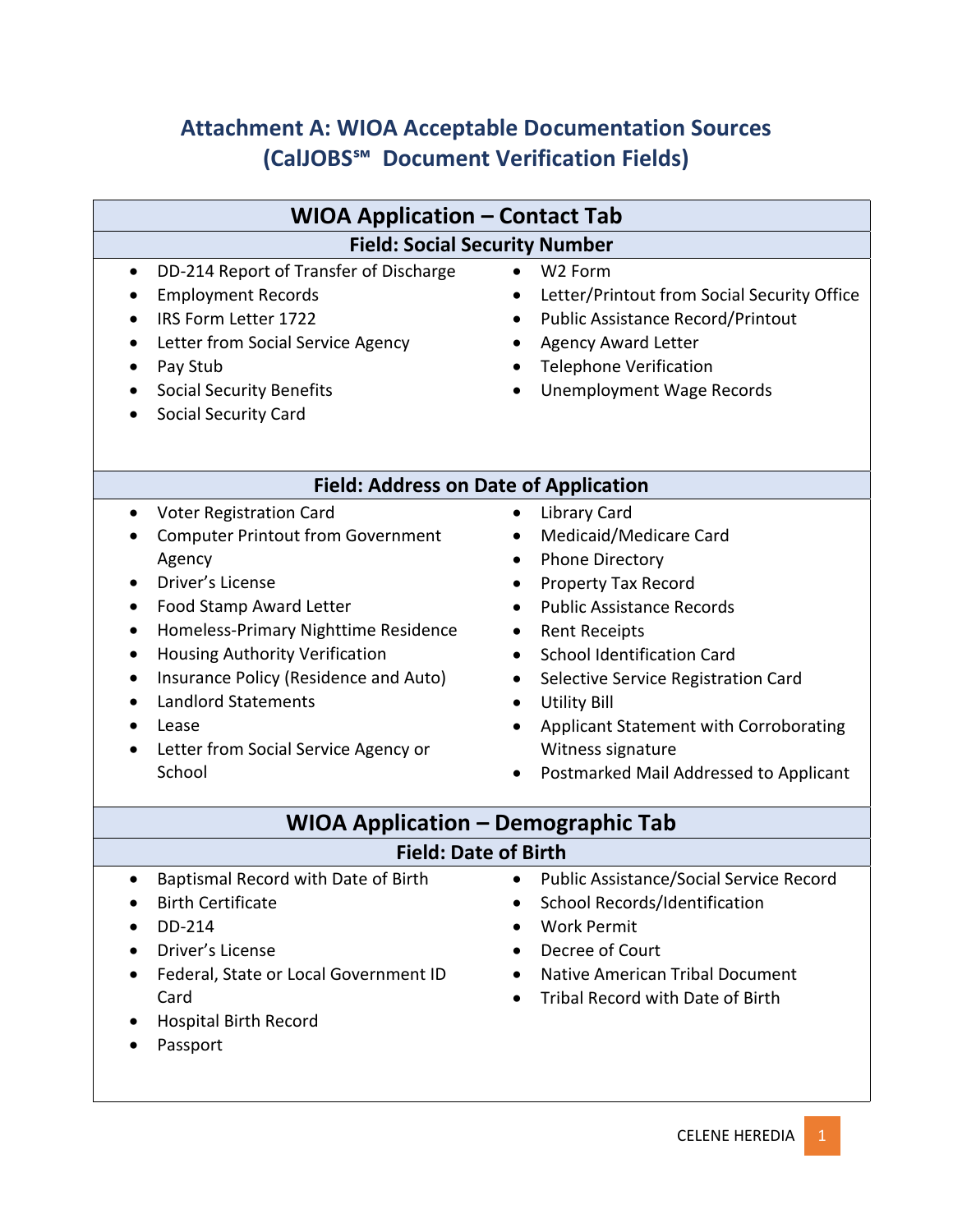| <b>Field: US Citizenship</b>                                                                                                                                                                                                                                                                                                                                    |                                                                                                                                                                                                                                                                                                                                                                                                                                           |  |
|-----------------------------------------------------------------------------------------------------------------------------------------------------------------------------------------------------------------------------------------------------------------------------------------------------------------------------------------------------------------|-------------------------------------------------------------------------------------------------------------------------------------------------------------------------------------------------------------------------------------------------------------------------------------------------------------------------------------------------------------------------------------------------------------------------------------------|--|
| Alien Registration Card (USCIS Forms- I-<br>$\bullet$<br>151, I-551, I-94, I-668A, I-179)<br>Baptismal Certificate with Place of Birth<br>$\bullet$<br><b>Birth Certificate</b><br><b>Food Stamp Records</b><br>$\bullet$<br>Foreign Passport Stamped Eligible to<br>Work<br><b>Hospital Birth Record</b>                                                       | <b>Naturalization Certificate</b><br><b>Public Assistance Records</b><br><b>United States Passport</b><br>$\bullet$<br><b>Native American Tribal Document</b><br>Alien Registration Card Indicating Right to<br>Work<br>Voter Registration Card                                                                                                                                                                                           |  |
| <b>Field: Registered for Selective Service</b>                                                                                                                                                                                                                                                                                                                  |                                                                                                                                                                                                                                                                                                                                                                                                                                           |  |
| Not Applicable<br>$\bullet$<br>Selective Service Acknowledgement<br>Letter<br>Contact Selective Service (847) 688-6888<br>DD-214<br>$\bullet$<br>Selective Service Status Information<br>Letter<br>Selective Service Registration Record<br>(form 3A)<br>Selective Service Verification Form                                                                    | Stamped Post Office Receipt of<br>$\bullet$<br>Registration<br>Selective Service Request for Registration<br>$\bullet$<br>Acknowledgement Letter<br>Internet www.sss.gov<br>Selective Service Registration card<br>Date of Entry Stamp in Passport (Non-<br>$\bullet$<br>citizens)<br>I-94 with Date of Entry Stamp (Non-<br>$\bullet$<br>citizens)<br>Letter from US Citizenship and<br>$\bullet$<br>Immigration Services (Non-citizens) |  |
| <b>Field: Considered to Have a Disability</b>                                                                                                                                                                                                                                                                                                                   |                                                                                                                                                                                                                                                                                                                                                                                                                                           |  |
| Letter from drug or alcohol<br>$\bullet$<br>rehabilitation agency<br>Letter from child study team stating<br>specific disability<br><b>Medical records</b><br>Social service records/referral<br>Physician's statement<br>Psychiatrist's statement<br>Psychologist's diagnosis<br>Rehabilitation evaluation<br>School records<br>Sheltered Workshop Certificate | Workers' compensation record<br>Social Security Administration disability<br>records<br>Veterans Administration letter/records<br><b>Vocational Rehabilitation letter</b><br>Self-Certification<br><b>Telephone Certification</b><br>Observable and/or obvious conditions<br>(applicant statement with the interviewer<br>serving as the corroboration witness)                                                                           |  |
| <b>WIOA Application – Veteran Tab</b>                                                                                                                                                                                                                                                                                                                           |                                                                                                                                                                                                                                                                                                                                                                                                                                           |  |
| <b>Field: Eligible Veteran Status</b>                                                                                                                                                                                                                                                                                                                           |                                                                                                                                                                                                                                                                                                                                                                                                                                           |  |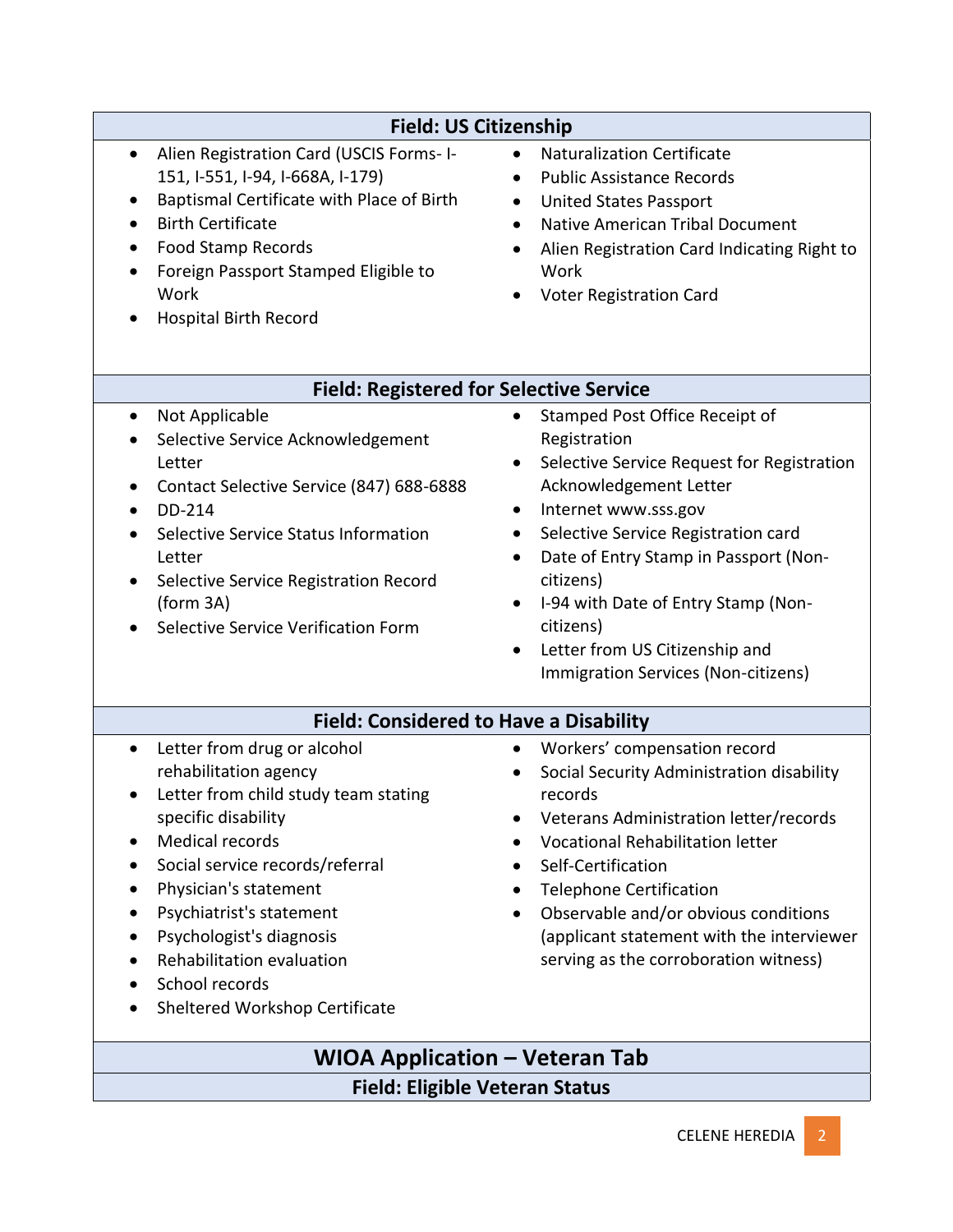- Self-Attestation
- $\bullet$  DD 214
- Military Document (ID or DD Form indicating dependent spouse)
- VA records/printout

# **WIOA Application – Employment Tab**

# **Field: Employment Status**

• Self-Attestation

• Employer Contact

UI Records

#### **Field: UC Status Verify**

• UI records (Benefit History, Wage Record)

#### **Field: Dislocated Worker Category**

- Cat 1 or 2: Separation Notice
- Cat 1 or 2: UC Records
- Cat 3: WARN notice or letter of authorization from the State WIA Admin Dept.
- Cat 4: Documentation of "General Announcement."
- Cat 5: Receipt of Notice of foreclosure or intent to foreclose.
- Cat 5: Proof of failure of the farm, business, or ranch to return a profit during preceding 12 months.
- Cat 5: Entry of individual into bankruptcy proceedings.
- Cat 5: Inability to make payments on loans secured by tangible business assets.
- Cat 5: Inability to obtain capital necessary to continue operations.
- Cat 5: A debt-to-asset ratio sufficiently high to be indicative of the likely insolvency of the farm, ranch, or business.
- Cat 5: Other events indicative of the likely insolvency of the farm, ranch, or business.
- Cat 6: Is verified in Barriers Displaced Homemaker
- Cat 7: Case file documents active-duty Armed Forces spouse employment loss related to duty station change.
- Cat 8: Case file documents active-duty Armed Forces spouse is unemployed/underemployed and having difficulty obtaining/upgrading employment.
- Cat 12: NDWG Documentation showing proof of eligibility
- Cat 1 8: Other Applicable Documentation, (specify)

| <b>WIOA Application - Education Tab</b>           |                                    |  |
|---------------------------------------------------|------------------------------------|--|
| <b>Field: Within Compulsory Age</b>               |                                    |  |
| <b>School Records</b>                             | • Self-Attestation                 |  |
| Field: School Status at Youth Program Eligibility |                                    |  |
| School records                                    | Applicant statement or attestation |  |
| Attendance                                        |                                    |  |
| Drop-out letter                                   |                                    |  |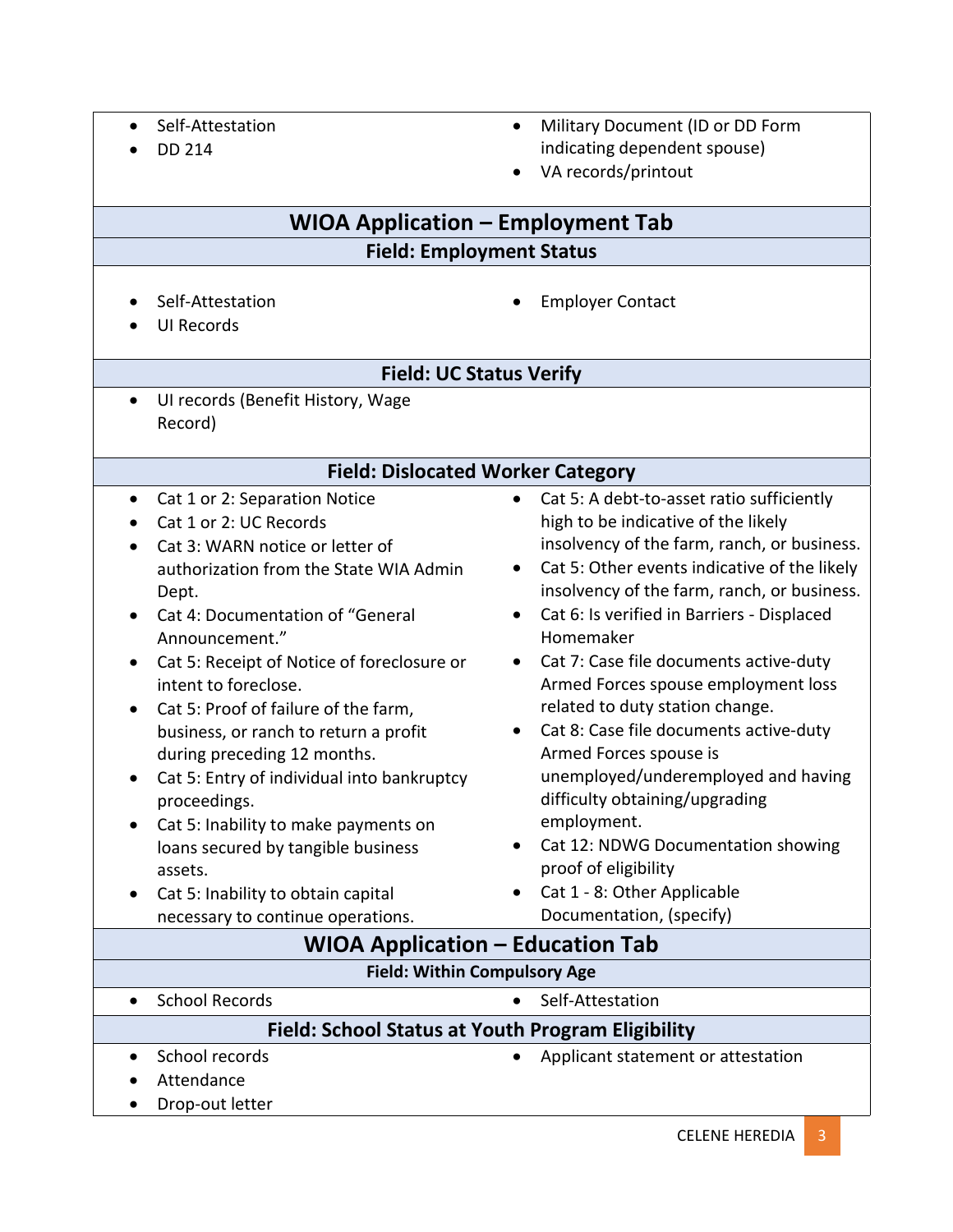| <b>Field: Highest Education Level Completed</b>                                                                                                                                                          |                                                                                                                                                                                                                     |  |
|----------------------------------------------------------------------------------------------------------------------------------------------------------------------------------------------------------|---------------------------------------------------------------------------------------------------------------------------------------------------------------------------------------------------------------------|--|
| Other Applicable Documentation,<br>(specify)                                                                                                                                                             |                                                                                                                                                                                                                     |  |
|                                                                                                                                                                                                          | <b>Field: School Status</b>                                                                                                                                                                                         |  |
| School records<br>Attendance<br>Drop-out letter                                                                                                                                                          | Applicant statement or attestation                                                                                                                                                                                  |  |
| <b>WIOA Application - Public Assistance Tab</b>                                                                                                                                                          |                                                                                                                                                                                                                     |  |
| <b>Field: TANF</b>                                                                                                                                                                                       |                                                                                                                                                                                                                     |  |
| Public assistance records/printout<br>Copy of authorization to receive cash<br>public assistance<br>Copy of public assistance check<br>Medical card showing cash grant status                            | identification<br>Public<br>assistance<br>card<br>showing cash grant status<br><b>Statement from Social Services agency</b><br>Refugee assistance records<br>٠<br>Self-certification form<br>Telephone verification |  |
| <b>Field: SSI Recipient Type</b>                                                                                                                                                                         |                                                                                                                                                                                                                     |  |
| Public assistance records/printout (SSI)<br>Copy of authorization to receive cash<br>public assistance (SSI)<br>Copy of public assistance check (SSI)<br>Medical card showing cash grant status<br>(SSI) | identification<br>Public<br>assistance<br>card<br>showing cash grant status (SSI)<br>Statement from Social Services agency<br>(SSI)                                                                                 |  |
| <b>Field: General Assistant GA Recipient</b>                                                                                                                                                             |                                                                                                                                                                                                                     |  |
| Public assistance records/printout<br>Copy of authorization to receive cash<br>public assistance<br>Copy of public assistance check<br>Medical card showing cash grant status                            | identification<br>Public<br>assistance<br>card<br>showing cash grant status<br><b>Statement from Social Services agency</b>                                                                                         |  |
| <b>Field: SNAP Program</b>                                                                                                                                                                               |                                                                                                                                                                                                                     |  |
| Current authorization to obtain food<br>$\bullet$<br>stamps<br>Current food stamp receipt<br>Food stamp card with current date<br>Letter from food stamp disbursing<br>agency                            | Postmarked<br>food<br>mailer<br>stamp<br>with<br>applicable name and address<br>Public assistance records/printout<br>Self-certification<br>Telephone verification                                                  |  |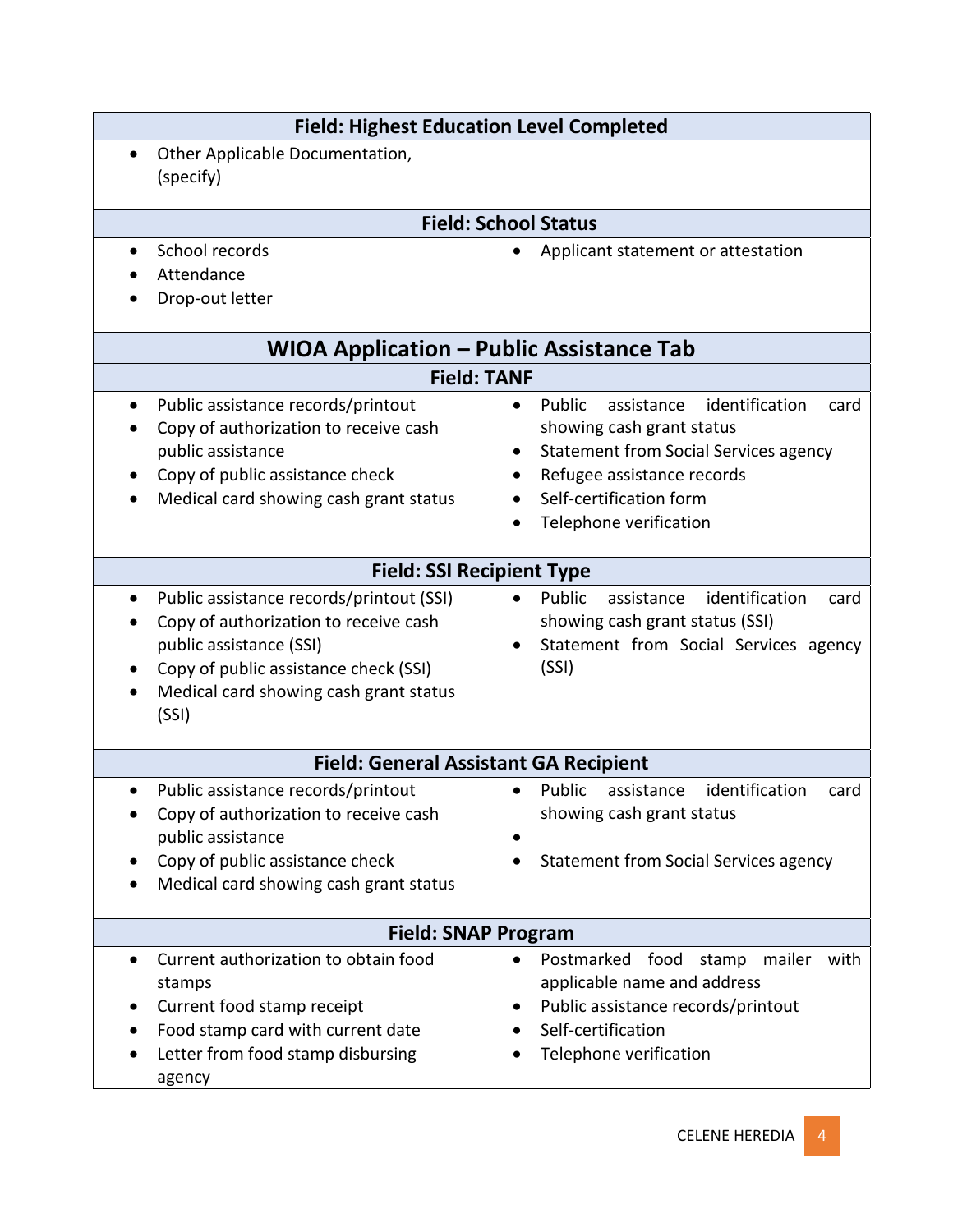| Field: Refugee Cash Assistance RCA                                                                                                                                                                                                                               |                                                                                                                                                                                                                                    |  |
|------------------------------------------------------------------------------------------------------------------------------------------------------------------------------------------------------------------------------------------------------------------|------------------------------------------------------------------------------------------------------------------------------------------------------------------------------------------------------------------------------------|--|
| Public assistance records/printout<br>$\bullet$<br>Copy of authorization to receive cash<br>public assistance<br>Copy of public assistance check<br>Medical card showing cash grant status                                                                       | identification<br>Public<br>assistance<br>card<br>$\bullet$<br>showing cash grant status<br>Refugee assistance records<br><b>Statement from Social Services agency</b><br>Self-Certification Form<br><b>Telephone Verification</b> |  |
| <b>Field: SSI Disability Insurance</b>                                                                                                                                                                                                                           |                                                                                                                                                                                                                                    |  |
| Public assistance records/printout<br>$\bullet$<br>Copy of authorization to receive cash<br>public assistance<br>Copy of public assistance check<br>Medical card showing cash grant status<br>Public assistance identification card<br>showing cash grant status | <b>Statement from Social Services agency</b><br>Refugee assistance<br>Crossmatch<br>public<br>with<br>assistance<br>database                                                                                                       |  |
| Field: Youth Living in High Poverty Area                                                                                                                                                                                                                         |                                                                                                                                                                                                                                    |  |
| Staff verified based upon address                                                                                                                                                                                                                                |                                                                                                                                                                                                                                    |  |
| <b>Field: Foster Child</b>                                                                                                                                                                                                                                       |                                                                                                                                                                                                                                    |  |
| Court contact<br>Court documentation<br>Medical card                                                                                                                                                                                                             | Verification of payments made on behalf<br>of the child<br>Written statement from state/local agency                                                                                                                               |  |
| Field: Youth receives Free or Reduced Lunch                                                                                                                                                                                                                      |                                                                                                                                                                                                                                    |  |
| <b>School Document</b>                                                                                                                                                                                                                                           | Self-Attestation                                                                                                                                                                                                                   |  |
| <b>WIOA Application - Barriers Tab</b>                                                                                                                                                                                                                           |                                                                                                                                                                                                                                    |  |
| <b>Field: English Language Learner</b>                                                                                                                                                                                                                           |                                                                                                                                                                                                                                    |  |
| <b>Test Scores</b><br>$\bullet$<br><b>Staff Observation</b>                                                                                                                                                                                                      | Other Applicable Documentation, (specify)                                                                                                                                                                                          |  |
| <b>Field: Basic Skills Deficient</b>                                                                                                                                                                                                                             |                                                                                                                                                                                                                                    |  |
| Copy of any generally accepted<br>٠<br>standardized test<br>School record of reading and/or math<br>skills determined within the previous 12<br>months of application or                                                                                         | Other indication that the applicant cannot<br>read sufficiently to complete forms and/or<br>indicating applicant has math skills below<br>the ninth-grade level.                                                                   |  |
| <b>Field: Homeless</b>                                                                                                                                                                                                                                           |                                                                                                                                                                                                                                    |  |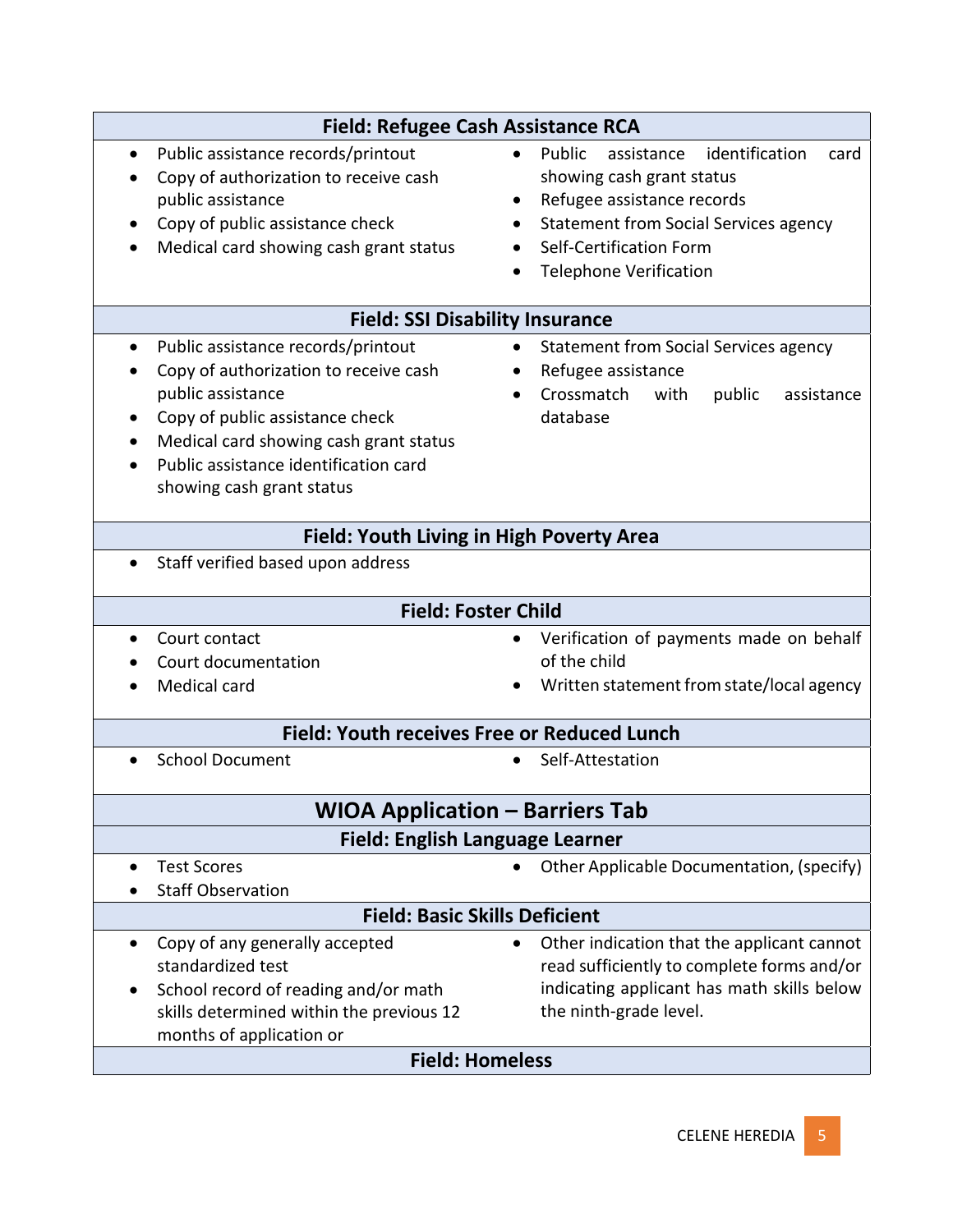|                                                    | Applicant statement/self-attestation, in               |  |
|----------------------------------------------------|--------------------------------------------------------|--|
| Written statement from an individual               | limited cases                                          |  |
| providing temporary assistance                     | Self-Certification                                     |  |
| Written statement from Social Service              | <b>Telephone Verification</b>                          |  |
| agency                                             |                                                        |  |
| <b>Field: Runaway</b>                              |                                                        |  |
| Written statement from Social Service              | Written statement from shelter                         |  |
| agency                                             | Applicant statement/self-attestation, in               |  |
| Written statement from an individual               | limited cases                                          |  |
| providing temporary residence                      |                                                        |  |
| <b>Field: Foster Care</b>                          |                                                        |  |
| Statement/Referral from social services            | Applicant statement/self-attestation, in               |  |
| agency                                             | limited cases.                                         |  |
| Foster care facility resident                      |                                                        |  |
| Court/Guardianship documents                       |                                                        |  |
| <b>Field: Out of Home Placement</b>                |                                                        |  |
| Letter from appropriate state/local<br>$\bullet$   | Other Applicable Documentation, (specify)<br>$\bullet$ |  |
| social service agency.                             |                                                        |  |
| Self-Attestation                                   |                                                        |  |
| <b>Field: Section 447 of SS Act</b>                |                                                        |  |
| Letter from appropriate state/local<br>٠           | • Other Applicable Documentation, (specify)            |  |
| social service agency.                             |                                                        |  |
| Self-Attestation                                   |                                                        |  |
| Field: Within 2 years of exhausting TANF           |                                                        |  |
| <b>Other Applicable Documentation</b><br>$\bullet$ |                                                        |  |
| (Specify)                                          |                                                        |  |
| <b>Household and Income</b>                        |                                                        |  |
| <b>Field: Family size</b>                          |                                                        |  |
| Public assistance/social service agency            | Most recent tax return supported by IRS                |  |
| records                                            | documents (e.g., Form letter 1722)                     |  |
| <b>Birth certificate</b>                           | Public housing authority (if resident or on            |  |
| Decree of court                                    | waiting list)                                          |  |
| <b>Disabled</b>                                    | Written<br>statement<br>from<br>publicly<br>a          |  |
| Divorce decree                                     | 24-hour<br>facility<br>care<br>supported<br>or         |  |
| Landlord statement                                 | institution (e.g., mental, prison)                     |  |
| Lease                                              | Applicant statement/self-attestation, in               |  |
| Marriage certificate                               | limited cases                                          |  |
| Medical card                                       | Telephone verification                                 |  |
| <b>Field: Annual Family Income</b>                 |                                                        |  |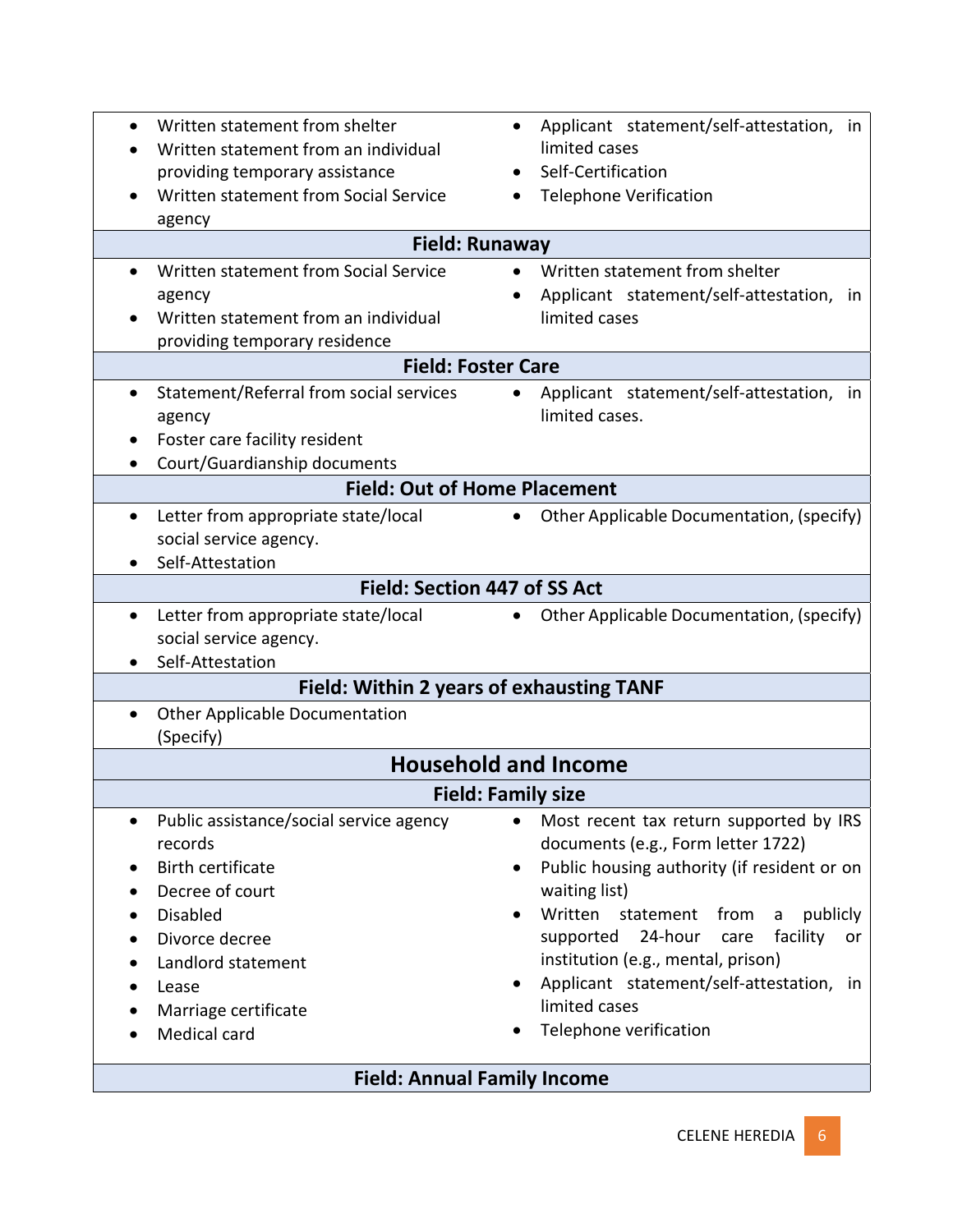- Alimony agreement
- Unemployment insurance documents and/or printout
- Award letter from Veterans Administration
- Bank statements (direct deposit)
- Compensation award letter
- Court award letter
- Employer statement/contact
- Farm or business financial records
- Housing authority verification
- Pay stubs
- Pension/Annuity statement
- Public assistance records
- Quarterly estimated tax for self-employed persons (Schedule C)
- Social Security benefits
- Telephone Verification
- Applicant statement/self-attestation, in limited cases
- Business Financial Records
- Workers' Compensation Records
- Documentation in Case File

# **Area: Participation**

#### **Field:**

- Employment Status at Participation
- UC/UI Status
- School Status at Participation

### **Area: Activity**

#### **Field:**

- Credential type
- School Status on last day of activity
- Other Applicable Documentation (Specify)

• Other Applicable Documentation (Specify)

# **Area: Measurable Skills Gain**

#### **Field:**

- 
- Type of Achievement Cher Applicable Documentation (Specify)

# **Area: Case Closure**

#### **Field:**

- Credential Attainment
- School Status at Exit
- Attained Diploma, GED/High School Equivalency Diploma or Certificate
- Youth Placement at Exit Placement Date
- Employer Name
- **Area: Follow Ups**

• Other Applicable Documentation (Specify)